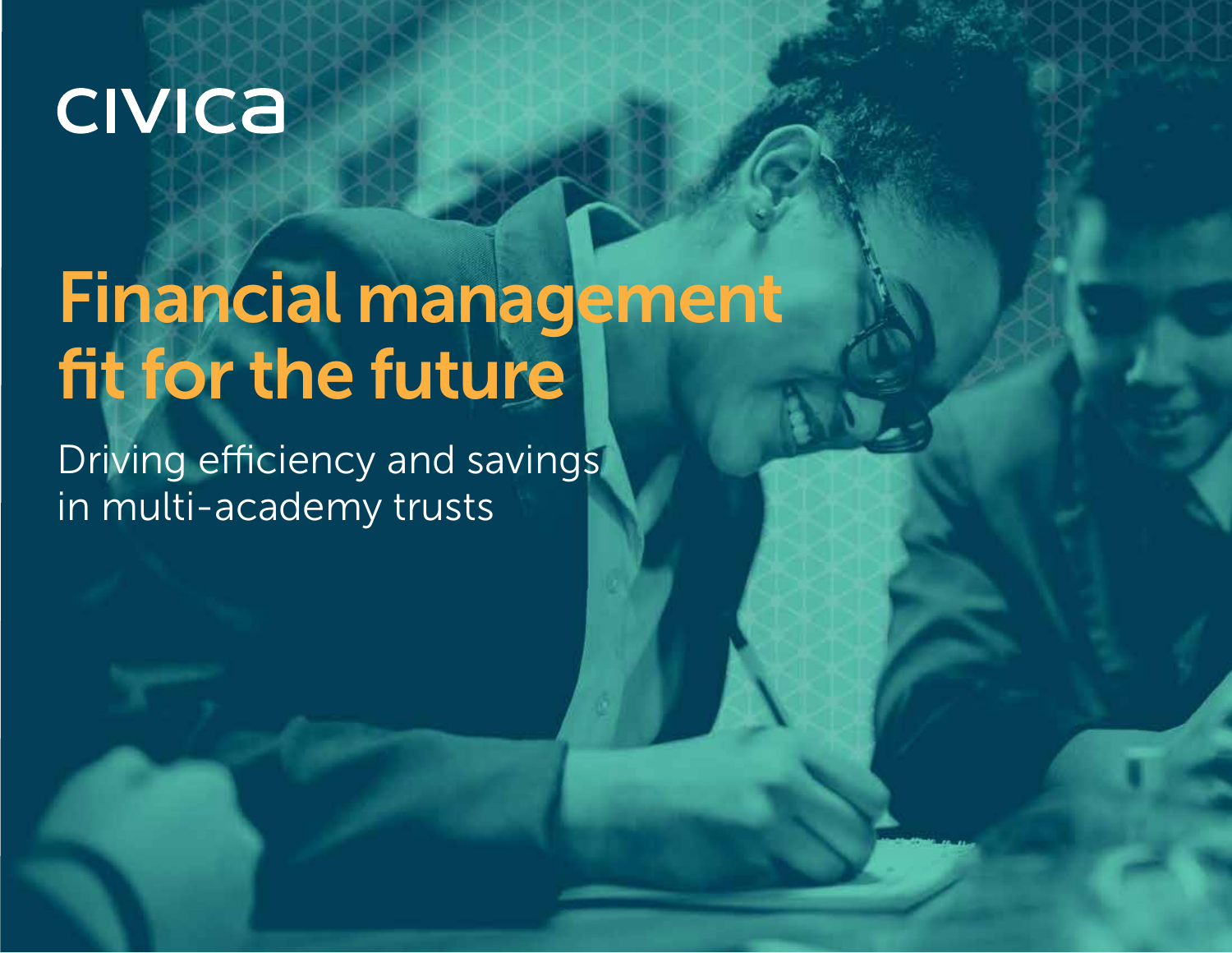### Introduction

It's not just the political and economic landscapes that are rapidly changing around us, every aspect of life is becoming increasingly data-driven. Students, teachers, senior leaders and support staff alike now expect rich, intelligent digital services in the school environment, similar to those they experience outside of it.

Making sense of the data-driven world can have transformational benefits across education, especially as multi-academy trusts (MATs) are under immense pressure to deliver services to a demanding student base, under a rigorous inspection framework, with unprecedented cutbacks in funding.

In fact, according to the [Institute for Fiscal Studies,](https://www.ifs.org.uk/publications/13306) total school spending per pupil in England fell by around 8% in real terms between 2009-10 and 2017-18. The National Education Union compared the schools block funding allocations for [2017-18](https://www.gov.uk/government/publications/schools-block-funding-allocations-2017-to-2018) and [2018-19](https://www.gov.uk/government/publications/schools-block-funding-allocations-2018-to-2019) and found that a quarter of primary schools (25%) and one in six secondary schools (17%) either received no cash increase or suffered an actual cut to their funding. And, with 50% of England's state school pupils now educated in academies, these continued budgetary cuts are severely impacting academies and MATs across the country.

According to the Institute for Fiscal Studies, total school spending per pupil in England fell by around

in real terms between 2009-10 and 2017-18 8%



[In July 2017 the Department for Education re-allocated](https://www.gov.uk/government/news/13bn-for-core-schools-budget-delivers-rise-in-per-pupil-funding)  part of its budget and increased school funding by £1.3 [billion](https://www.gov.uk/government/news/13bn-for-core-schools-budget-delivers-rise-in-per-pupil-funding) for two years starting in April 2018. Whilst this may sound positive, uncertainty around the new national funding formula, increasing pupil numbers leading to rising demand on services, and a stretched workforce, is causing the road ahead to look increasingly complex.

However, a recent report from the [Education Policy Institute](https://epi.org.uk/publications-and-research/school-revenue-balances/) found that academies which are part of large MATs are generally less likely to have in-year deficits than standalone academies or those in small 'starter' trusts. And the propensity to have an in-year deficit is lower in academies in MATs than for local authority schools. So, it seems that MATs are weathering the financial storm a little better than others. In many cases, this is down to a centralised overview of finances on a digital platform.

As schools in England continue to join or merge into larger academy trusts to reap the collaboration and resource sharing benefits and drive down costs, it's vital that leaders across the education sector invest in building an IT infrastructure to support these efficiency goals.

"Whatever a MAT's understanding or approach to these digital shifts, one thing we can count on is that innovation and cloud technology will continue to pervade school life. And those who bury their head in the sand will only continue to be left further behind."

Simon Wilde, MD, Civica Education

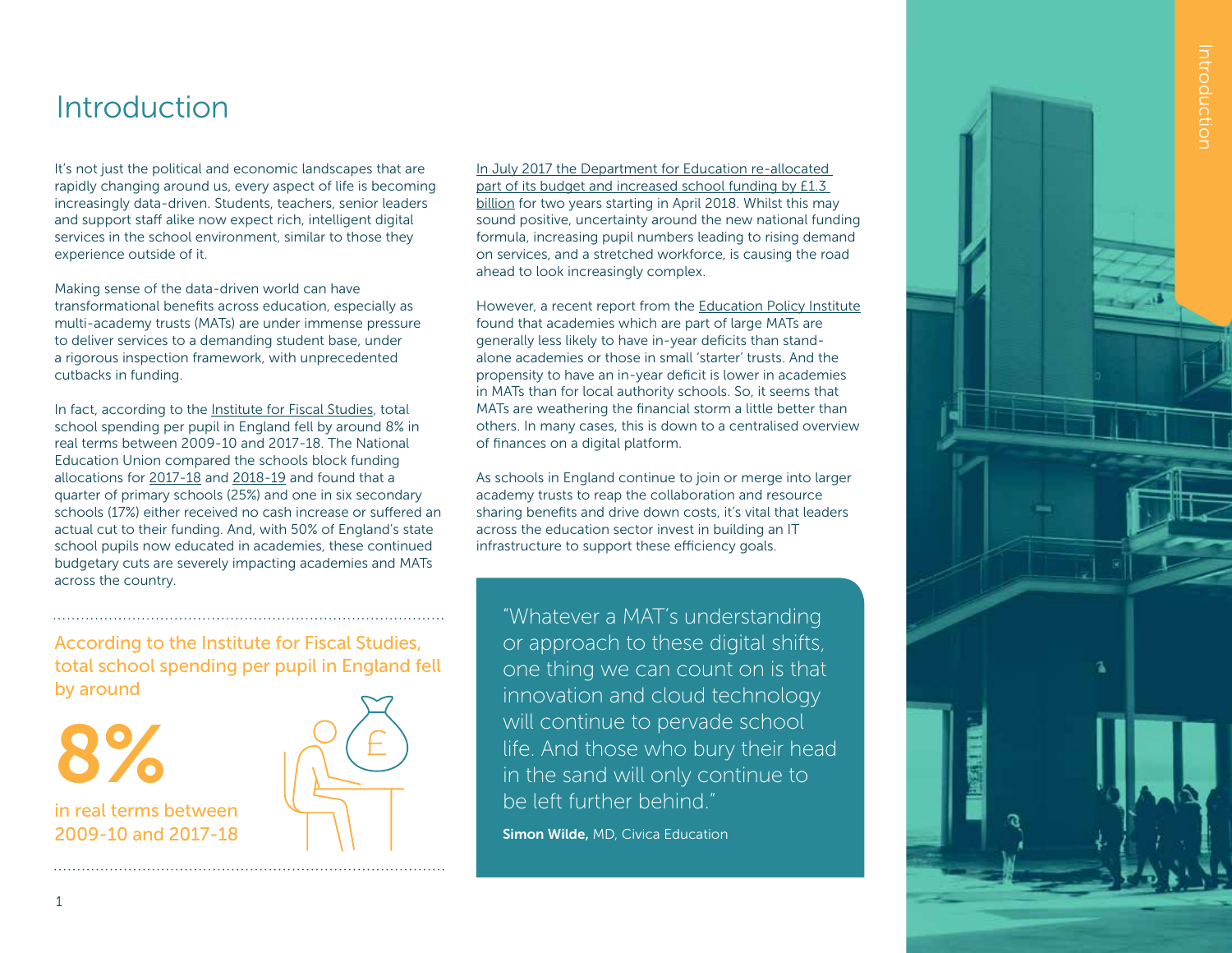## Executive Summary

Civica recently surveyed more than 250 school business managers and finance leads across the UK. Our research found that 82% of education finance departments have been asked to reduce their budget, with 44% having to restructure their back office to do so.

With funding constraints shining the spotlight on financial management, it seems clear that digitising and centralising financial systems will not only help drive efficiencies but will also facilitate data-driven decision making for the benefit of the whole MAT and its stakeholders.

In this report, we explore further the financial benefits which can be realised by MATs through the use of a shared and centralised cloud-based financial system, focusing on:



#### Civica research revealed



of education finance departments have been asked to reduce their budget, with 44% having to restructure their back office to do so



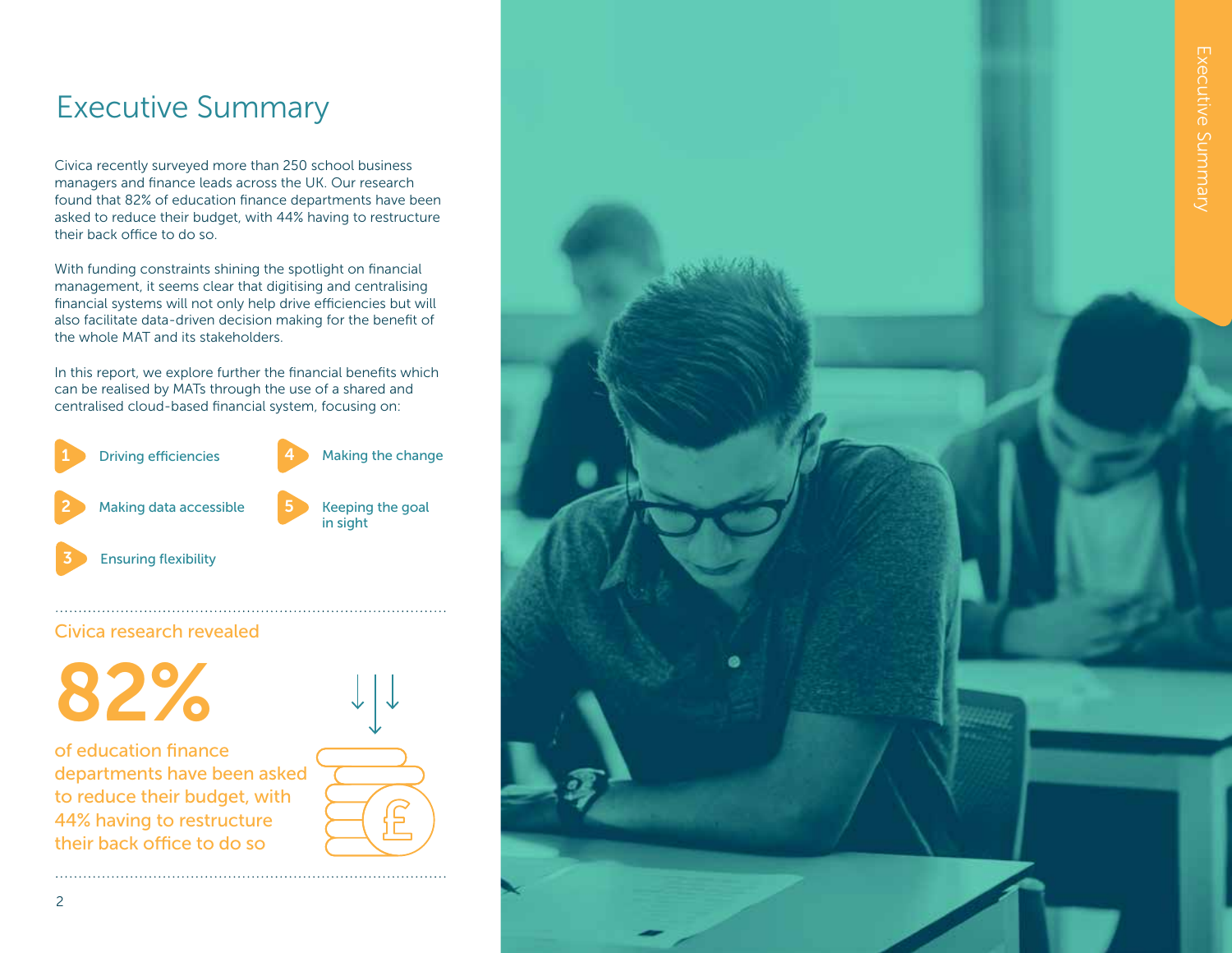## Driving efficiencies to help tackle the funding challenge

Whilst many academies became part of a MAT to reap the benefits that shared teaching and learning can bring, the ability to streamline finances and drive efficiencies is now equally important. As MATs continue to increase in size and take on the finances of more academies, they will benefit from a system that makes adding new schools to a single accounting database simple and cost-effective.

This is key as the [Kreston Academies Benchmarking report](https://www.jamescowperkreston.co.uk/benchmark-report/) has found that MATs with centralised finance systems are far less likely to be in deficit. Why? This is likely to be because centralised MATs can access a holistic view of financial data across all of the academies in their trusts, enabling them to spot opportunities for cost savings and efficiencies.

However, despite these benefits, our research found that 14% of MATs have not yet centralised their finance systems.

The need for real-time access to key data and its context is fundamental to any organisation hoping to transform the way it operates. Tying together all relevant insights to create a single view of finances will accurately show MATs where overspending is either currently happening, or is at risk of happening. It will also help identify new and previously unseen opportunities to make savings and create efficiencies, such as negotiating favourable rates with suppliers and sharing financial best practice across academies.

These improvements can make a real impact. Our research found that over 80% of school finance managers were being asked to make further savings. Micon Metcalfe, Chief Operating Officer at Langley Park Learning Trust, explained: "Centralising our finance systems has allowed me to structure our operations and improve efficiencies through standardised financial reporting and forecasting."

#### Our research found

14%

of MATs have not centralised their finance systems

| that |  |
|------|--|
|      |  |
|      |  |

 $\frac{1}{\sqrt{2}}$  The instead of  $\frac{1}{\sqrt{2}}$ Studies of the studies of the person in the person of the person in the person in the person in the person in the person in the person in the person in the person in the person in the person in the person in the person in in England and the supplier that television real terms between 2019-2019-2018-2018-2019-2019-2018-2019-2019-2019-2018-2019-2019-2018-2019-2019-2019-2019-2<br>Color produce it against to bring power "Having a single chart of accounts and a single supplier list lets the MAT operate as a single entity. It also makes it easier to bring new schools on board in the future."

Micon Metcalfe, Chief Operating Officer at Langley Park Learning Trust



3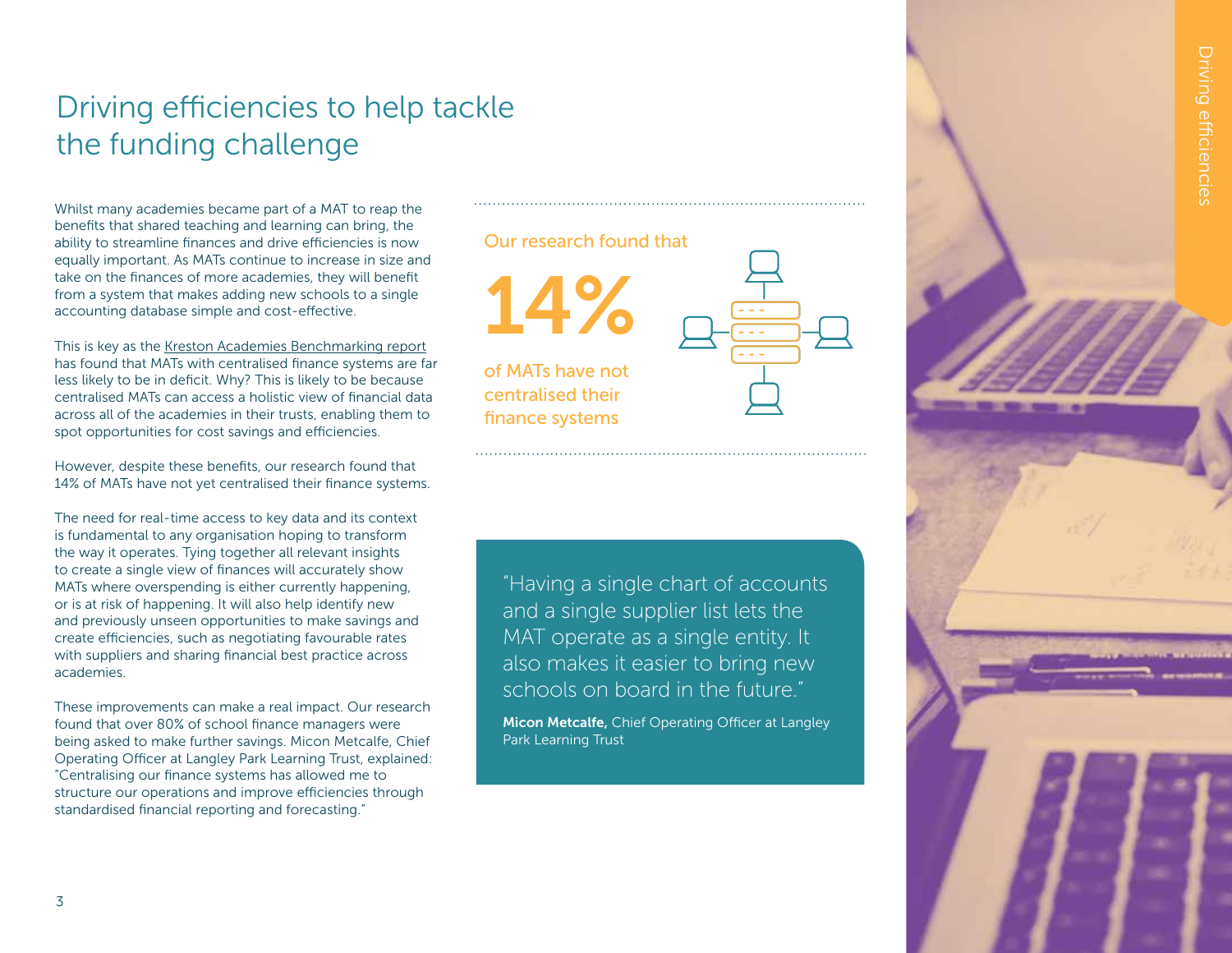

## Making data accessible for all, especially the trustees

MATs need to think and act like a business. With a centralised financial system which provides access to real time information, MATs gain full insight into academy finances, whilst reducing administration. It also allows for greater control, empowering finance and operations managers to spot trends and anomalies, which then help them plan for the future and make accurate decisions to support more efficient operations.

Many MATs are already using cloud-based software to bring agility and real-time insight to drive more effective management of finances. For example, improving cash flow through better strategic management of a centralised bank account.

Those MATs that embrace a centralised financial system are also able to develop benchmarks for each academy to inform future planning and governance. This is key, as almost 40% of school finance managers admit to not being able to quickly produce management reports which combine financial data from all academies in their trust. This patchwork of reporting is making it hard for them to gain an accurate picture of the overall accounts and limits their ability to do their job effectively.

With a consolidated and centralised database, accessible via the cloud, which can compare accounts across academies and run identical reports, Trustees can gain real time insight into the financial health of a MAT with ease.

And it's not just the trustees that will benefit: head teachers will also benefit from receiving a consistent style of management reporting which accurately reflects income and expenditure.

36%

of school finance managers admit to not being able to quickly produce management reports which combine financial data from all academies in their trust

|  | aking data accessible |
|--|-----------------------|
|  |                       |
|  |                       |
|  |                       |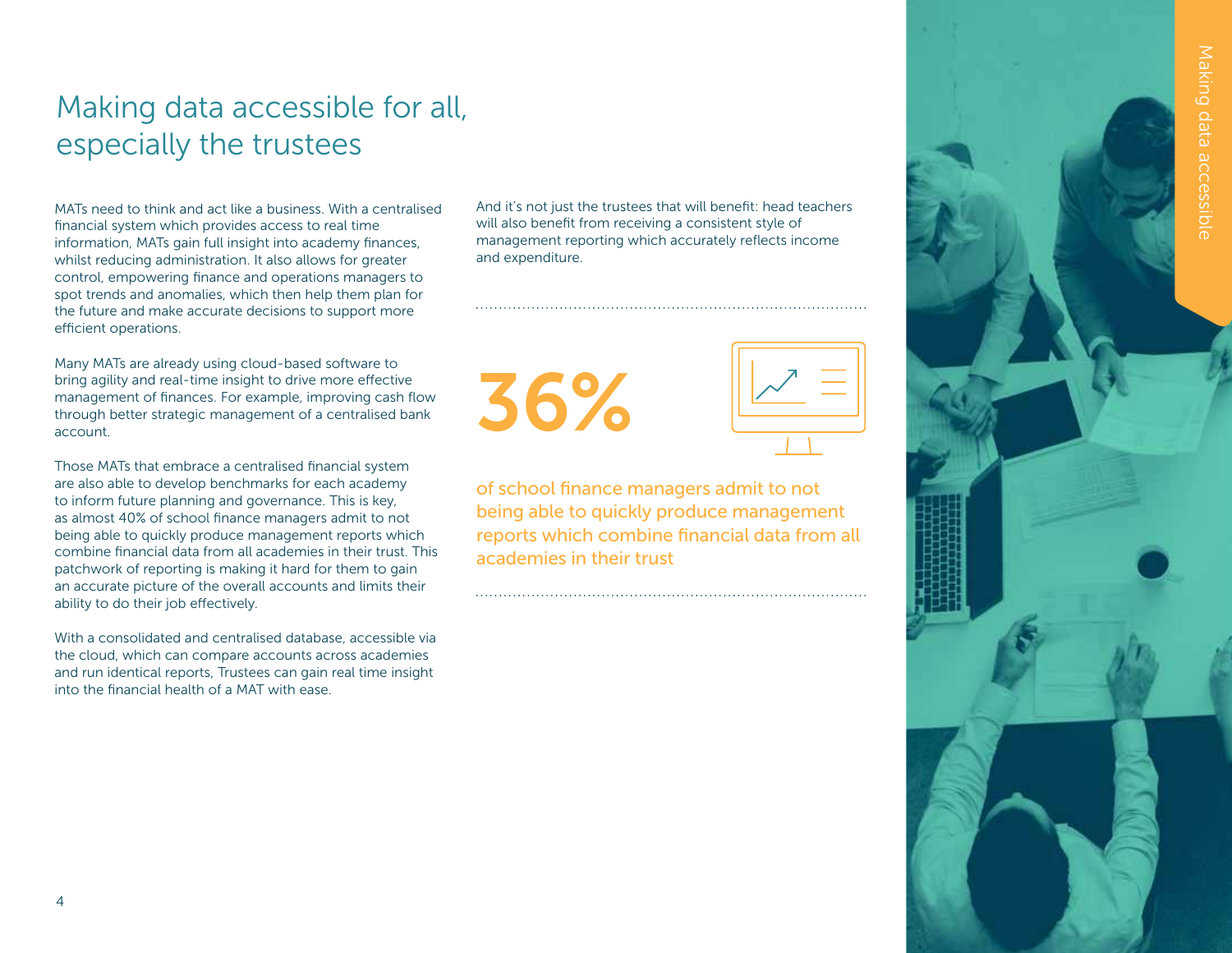## Flexibility needed in today's changing landscape

Flexibility is essential in today's changing landscape - academies and trusts need reliable systems that can easily grow with them to support all organisations, from the smallest schools to some of the largest MATS in England.

Here are some of the many ways that centralised, financial systems can support MATs:



#### Reduce administration time and effort

Intelligent search, dashboards and a configurable modern interface make it easy to access the financial information needed



#### Take the strain out of reporting

MATs can create and schedule bespoke reports on any data in the system, to enable unified reporting across all academies



#### Avoid errors and duplication of processes

Moving financial management online to a cloud-based, centralised system ensures a secure and auditable online requisition process



#### Digitise the paper trail

Comprehensive document management and automated purchase invoice processing not only saves time, but ensures that a paperless audit trail is readily available



#### Make better decisions

Integrated budget planning allows MATs to make accurate predictions on future income and expenditure

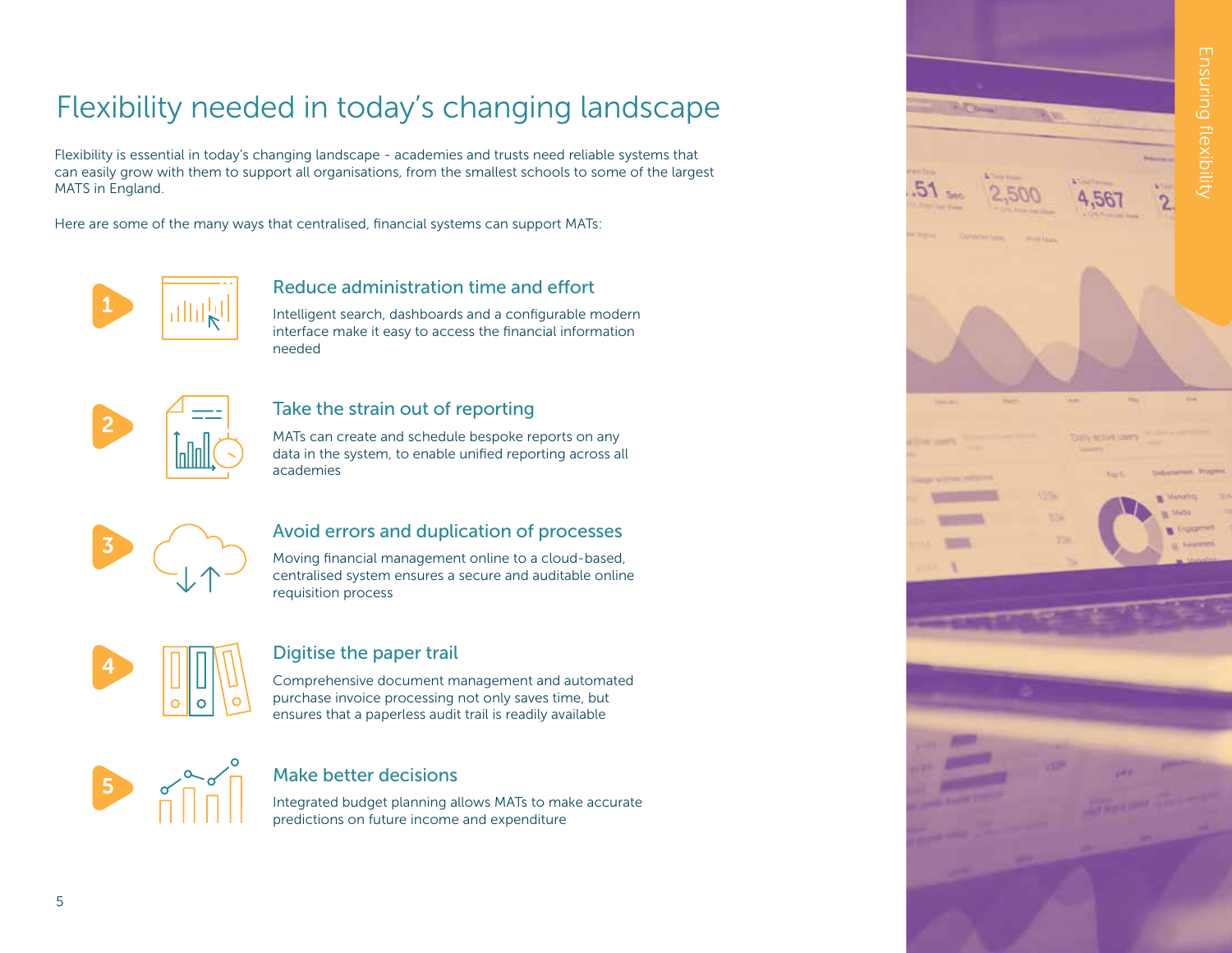## Results can't be achieved without adequate training

After budget constraints, the biggest challenge in terms of managing finances is existing systems not being effective or relevant staff not being trained to use them effectively.

15% of the finance managers we surveyed claimed that a lack of knowledge about the full capabilities of systems is a challenge to managing finances, and the same amount argued that system specific training would help to tackle this problem.

That's why it's crucial that MATs implement financial software which is intuitive and accessible across all departments. The software needs to be supported by a provider which takes the time and investment to fully train all employees – not only on how the new financial systems work, but also the tangible benefits they can bring.

Change doesn't happen overnight

However, change takes time and results cannot be expected overnight. When working as part of a MAT, there's an integral need for each academy to understand each other in order to be able to share a vision and mission. When everyone is working with different systems and to different parameters it's hard to achieve a shared vision.

Academies need to embrace the consolidation of systems and procedures to streamline the back office, provide more efficient processes and make cost savings. With an accurate picture of financial health, and through collaboration across technology platforms, academies can drive forward efficiencies, together.

After budget constraints, the biggest challenge in terms of managing finances is existing systems not being effective or relevant staff not being trained to use them effectively



According to the Institute for Fiscal Studies in the studies of the perfect spending per public spending per public spending per public spending per is not just important to transform riow are conceation coordinary "A clear and unified financial vision is not just important to transform how the education economy operates but for any shared journey."

Lorraine Smith, Divisional MD, Civica

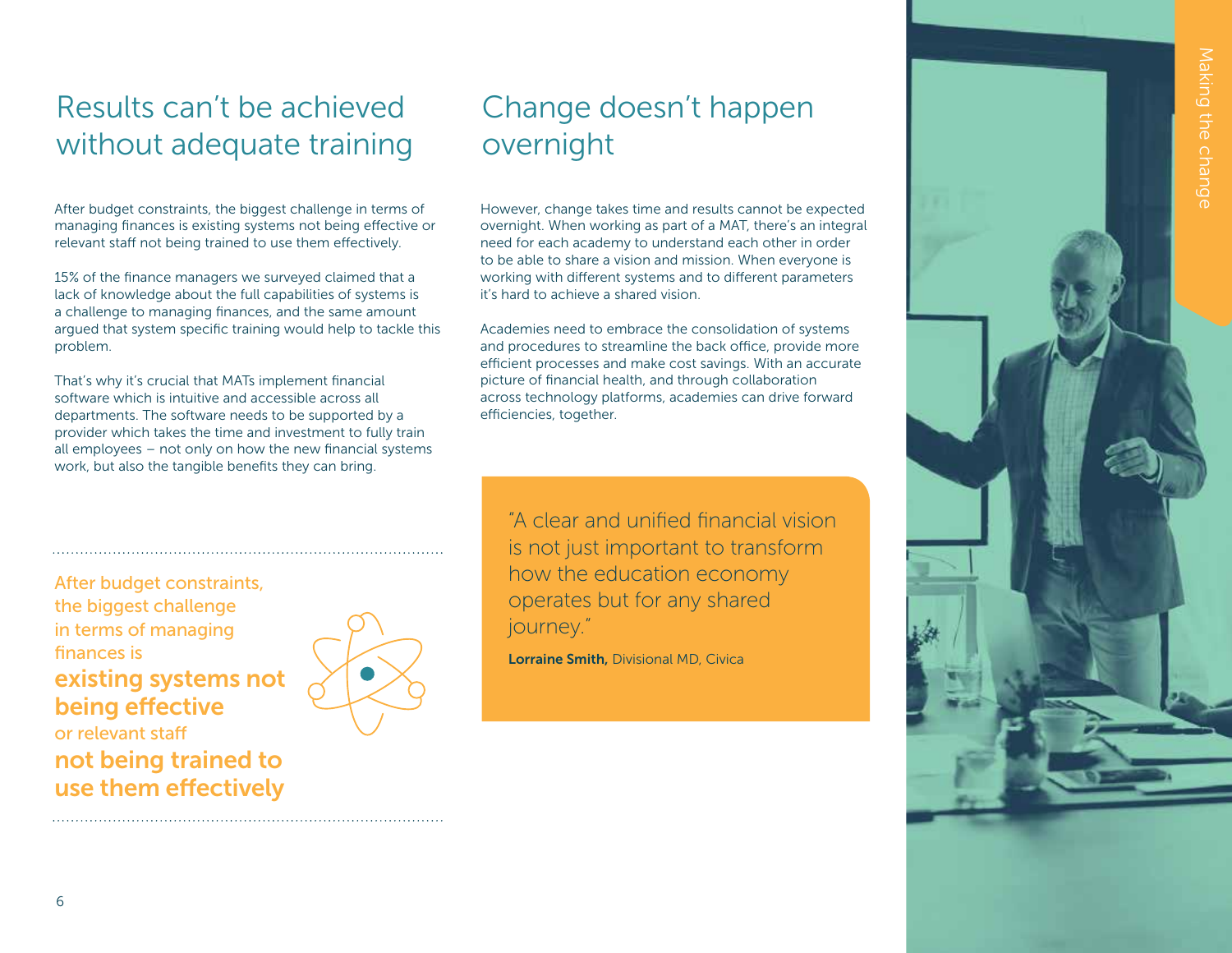## Putting technology foundations in place today

We all know that whole system transformation requires a leap and, for many, today's challenging financial climate may seem too steep an obstacle. But significant financial change is required, and that starts with ensuring the right technology foundation is in place to support the delivery of digital services as well as delivering increased agility and efficiency gains.

For many MAT financial managers, the end goal is access to real time financial information as part of a bigger plan to operate more efficiently and easily, with the ability to spot issues and intervene quickly.

However, it's not enough to demand change – the right structures, processes, partnerships, technology and tools must be in place to enable it. By automating processes and connecting data via the cloud, organisations can streamline processes and improve the level of services delivered to all stakeholders.

As schools, academies and trusts continue to face significant budgetary challenges, a robust, secure, scalable and reliable financial management information system is a vital element in the delivery of a sustainable financial strategy.

According to the Institute for Fiscal Studies, the monday of the period spending per pupils per pupils per pupils and per pupils per pupils and per pupils of the spending per pupils and per pupils and per pupils and pupils and pupils are pupils and pupils and in Unit and having implemented real terms between 2009-10 and 2017- "The information I'm able to gather from the newly implemented centralised system can be extremely powerful and has enabled me to change the way we operate as a MAT, driving greater efficiencies and allowing me control and access to the financial data I always needed with ease."

Micon Metcalfe, Chief Operating Officer at Langley Park Learning Trust



7